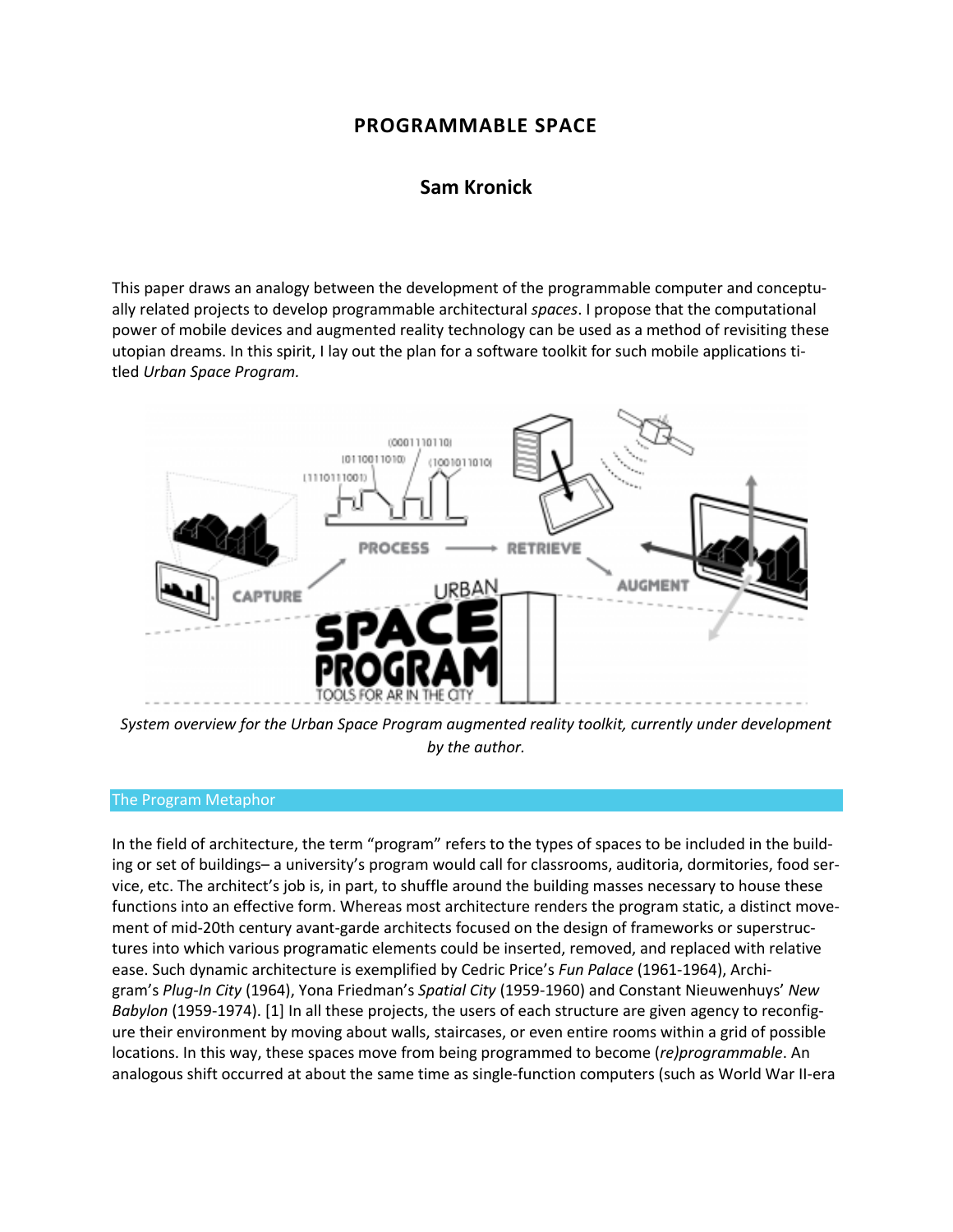ballistics trajectory computers, or desktop calculators) transitioned to the von Neumann architecture of contemporary microprocessors– an architecture that supports interchangeable programs.

Suggesting that space itself can become programmable is not an unprecedented metaphor; software architects have been borrowing language and concepts from their brick-and-mortar counterparts for decades. Examples include Eric S. Raymond's seminal paper *The Cathedral and the Bazaar*, [2] Mac OSX's "Core Foundation" API, Ruby on Rails' "scaffolding," and the general focus on "software patterns" (including the "factory method" pattern) which implement the style of thinking suggested in Christopher Alexander's *A Pattern Language* [3] far more extensively than the architects for whom it was originally written. Curiously, this conceptual crossover has been largely one-directional. Contemporary architectural discourse is rife with discussion of how best to use software tools like CAD/CAM and Building Information Modeling systems, but, except perhaps for a few loose interpretations of the term "Open Source," [4] the philosophy of software design has not had a great impact on the art of making space.

## Challenges of Programming Space

A possible explanation for this asymmetry is that making physical space programmable isn't as easy or effective as it looks on paper. Take, for example, Japanese Metabolist Kisho Kurokawa's *Nakagin Capsule Tower*(1972)– a rare example of built architecture that embodies principles of modular, interchangeable components. Its 140 micro-dwellings are designed to be removed from its two central towers and replaced every 25 years. Thirty-nine years later, the capsules are hopelessly outdated (with their built-in reel-to-reel tape decks and corded telephones) but replacing them with new modules has proven difficult to organize and finance, so the building as a whole is at risk of demolition. [5] It is likely a similar fate would have met the other avant-garde designs would they have been built, too.

Nakagin's capsules seem to be more inspired by the industrial revolution's notion of interchangeable parts than the computational revolution's interchangeable programs. Thus, Nakagin and other blueprint-based speculative architecture can be read as analogous to the mechanical analytical engine of Charles Babbage, an early computer that aspired to do with gears and levers that which was ultimately only made efficient through the transmission of electrons. [6] In an era of cheap digital computing, these architectural visions from the past century deserve a fresh look. Not only are computational tools unthinkably more powerful than they were when Archigram and the rest were designing, they also embody the notions of portability, ubiquity, and pop-culture integration that fueled these designers' visions. With a mobile phone in the pocket of an ever-expanding percentage of the world's population, the low costs of experimenting with software provide a viable alternative to periodically retooling factories as a means of reprogramming space.

Of course, the challenges of making a physical space programmable are not just technical or economical in nature; there are social barriers to achieving a critical mass of spatial dynamism as well. Architects like to think that everyone is as interested as they are in contemplating the buildings around them as a part of everyday life. The mid-century avant-garde was no exception; Price's *Fun Palace* was pitched as a viable business model for a citizenry that would crave spatial reconfiguration as a weekend leisure activity, and the imaginary species *Homo ludens* set to inhabit Constant's *New Babylon* would not only be allowed but expected to build diverse spaces inside a maze of homogeneous, standardized parts as an act of play. That people would jump at the chance to engage with such systems seems a misguided assump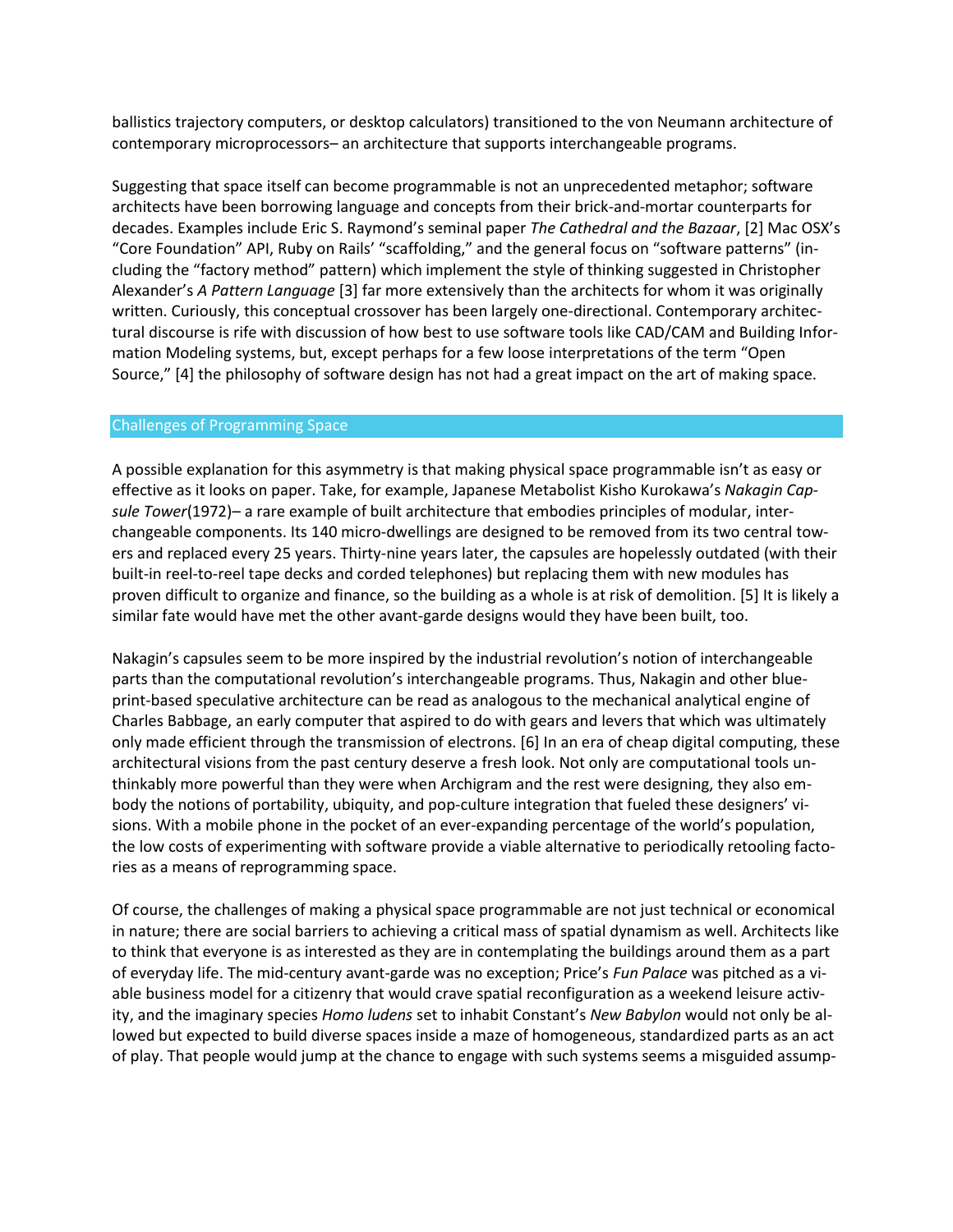tion in hindsight. In revisiting these visions, it might be best to look at a growing contemporary subculture that already has practice in the sort of spatial literacy needed to take advantage of reprogrammable space to its fullest. Here, the popular model of video gaming can provide guidance.

### Virtual Games to Augmented Realities

Some of the most successful video games explicitly use space as a core gameplay mechanism. Maxis' *SimCity* outright casts the player as an urban planner with no other reward than those that come from implementing a satisfying plan, while newer games like Valve's *Portal* series require a player to keenly read the walls, voids, and walkways, of the surrounding space and precisely alter its topology in order to reach the next level. There are plenty more examples of interesting game spaces, but perhaps the most relevant to the mid-century avant-garde is Mojang's *Minecraft*. [7] This low-budget indie hit takes place in a world made entirely of one-meter cubes that bears a striking resemblance to the sprawling overhead grid of Friedman's *Spatial City*. The gameplay stems from the fact that this cubic world is entirely mutable. Every cube can be "mined," carving out voids into the terrain, and subsequently replaced to build up structures with the radical variety of LEGO bricks. Its two-button interface (left click destroys cubes, right click places a new one into the grid) perfectly captures the duality of literacy that is an ability to both read as well as to write within the grammar of a given system. A careful balance of gameplay combined with this novel building mechanic creates a highly addictive experience. The result is a user base of millions; Minecraft's multiplayer worlds are teeming with activity that would make any participation-hungry architect jealous. Minecraft demonstrates that gaming is a format full of deep incentives for participation, capable of training actors to effectively transform their world. What Minecraft lacks (along with myriad other "virtual worlds"), however, is the connection to the physical cities that interested the avant-garde as spaces ripe for critical intervention– spaces that might be the foundation for widespread social reform or political revolution. This is where we must depart from purely synthetic spaces and move into the hybridized space that augmented reality can provide.

Augmented Reality (AR) is a general term that suggests a perceptual blending of the physical with the virtual. At this point in time, it primarily refers to the computer-aided superimposition of textual/graphical annotations or 3D geometry over a live video feed. The format most relevant to the discussion at hand sites these functions inside a mobile phone or tablet computer– computational machinery that contains a critical combination of portability, ubiquity, processing power, location-awareness, and wireless networking which could facilitate urban-scale exploration by a multitude of users. Not only does AR hold potential for its ability to fuse engaging synthetic game spaces with socially meaningful physical places, it works on the level of vision, augmenting the image of the city and thus connecting to a primal sense of how we perceive ourselves as inhabitants of the surrounding environment.

As masters of visual presentation, architects have long been working with a sort of proto-AR to communicate their ideas. Yona Friedman's sketches for Spatial City were often drawn over real photographs of the existing city, using what currently is as a starting point to show what could be. The overhead maps of Constant's New Babylon were made from cut up pieces of other maps, pasted as an overlay onto the intended site. Archigram was famous for their use of collage to illustrate how their radical visions might look in the context of a familiar space. While these images were static and captured only a moment in time, they represented plans for vibrant, active spaces. The real-time, on-site nature of AR has potential to extend these composited, active urban plans of the 20th century with the socially-networked, interactive technology of the 21st.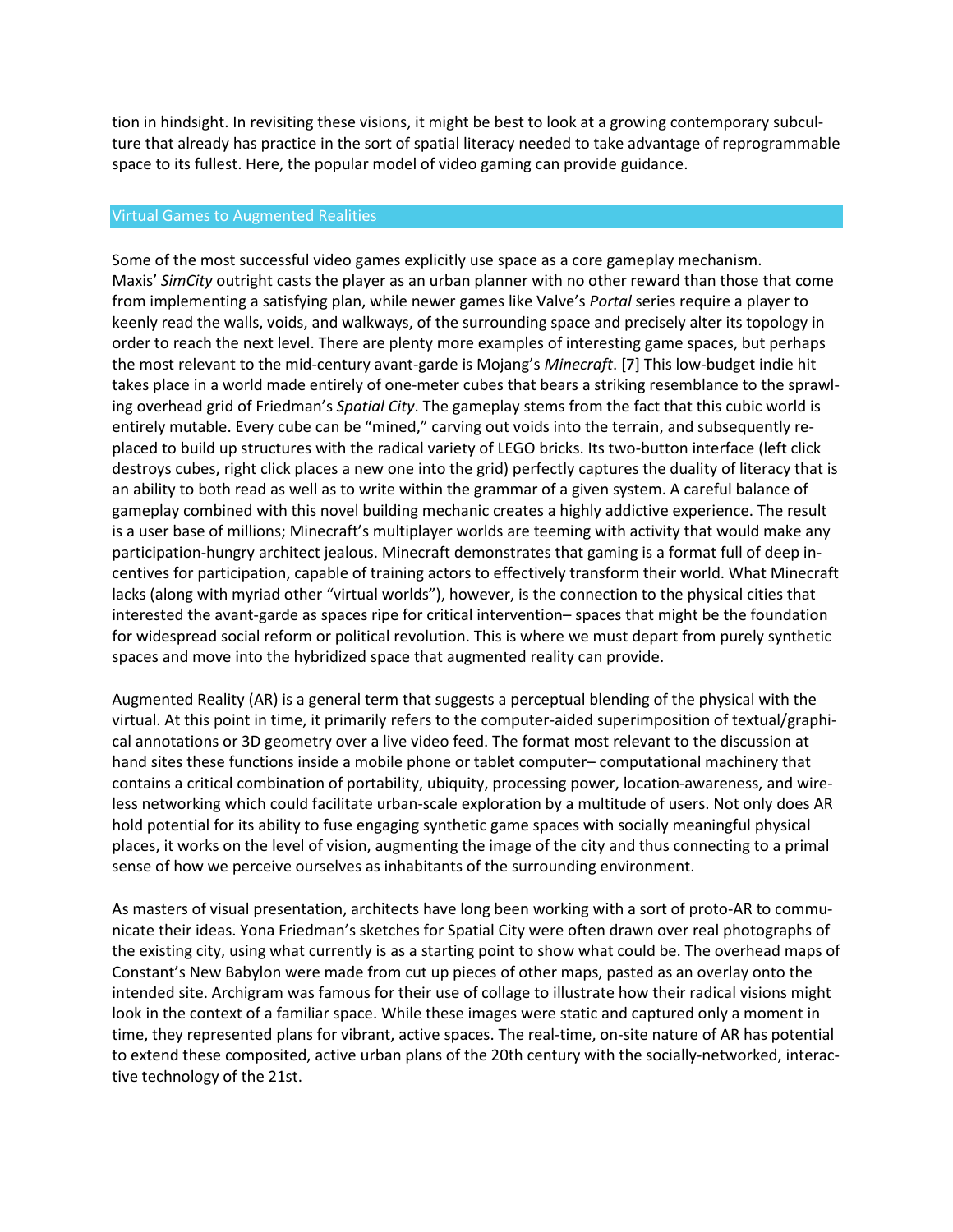#### Form Follows Framework

Bringing all this together seems too great a task to be accomplished by a single piece of software. One great AR app will not change the world, just as one Metabolist capsule tower could not transform millennia of architectural wisdom about the importance of permanence. Fortunately, an alternative path can be discerned by hybridizing the historical precedents with the practices of contemporary software design. The mid-20th century avant-garde did not aspire to design singular monuments; instead they focused on the production of systems which would facilitate a certain kind of desired activity. Form followed framework– the latter manifest as structural steel beams, service hookups, communications equipment, and machinery to manipulate modular substructures. Even after years of development, the physical design for the *Fun Palace* consisted of little more than a set of towers and gantry cranes that would move along suspended rails to construct the interior under the command of the structure's spatial programmers. Likewise, the notion of a framework in software design consists of a set of algorithms and data structures which are targeted to approach a certain body of problems without solving any one in particular (frameworks exist for robotics, graphics programming, user interfaces, etc). The constraints and structure of the framework define the configuration space of derivative works– the space of all possible programs that could be built on top of what is put forth as merely a starting point. Therefore the framework creates not a single application, but embedded seeds which self-replicate as they aid and influence how others approach the design process. In this way, a multitude of programs may arise that carry on in the spirit of the original framework but also, as products of various programmers' desires, mitigate the shortcomings or authoritarian impositions of the original structure.

#### Design Considerations for an Urban Space Program

Existing augmented reality frameworks neither usefully constrain the problem space by targeting a clear set of applications nor do they provide relevant algorithmic tools that are specific to the task of reprogramming the city. What is needed is an AR framework for spatial programming, targeted at the creative coders who use software as a primary means of aesthetic and conceptual communication. Such a framework is currently under development under the working title *Urban Space Program*. In developing this framework, several design choices became clear.

First and most importantly, the framework needs to be able to recognize where in the city a user is located and what they are looking at. This can be accomplished by combining location-aware sensors such as GPS, compass, accelerometers, and gyroscopes with computer vision data gathered through a mobile device's camera. All existing AR frameworks at this point in time use one of these methods or the other but do not fuse data from both sources. Frameworks that are location-aware without using vision (such as Layar [8] and Wikitude [9]) tend to augment with textual annotations rather than alternative geometries because of the limited accuracy of GPS; pixel-perfect image alignment is only possible through the use of computer vision. [10] In Urban Space Program, building facades become fiducial markers; the distinct face of a storefront or tower replaces the blocky black-and-white barcode as a machine-readable identifier. The other on-board sensors help limit the search space of which facades might possibly be in view and, using a set of algorithms called "sensor fusion," fill in the gaps when no known facades are visible.

Second, the framework needs to be built with a client-server architecture to enable simultaneous augmentation of a scene by multiple users. If all data were stored on each user's mobile device, changes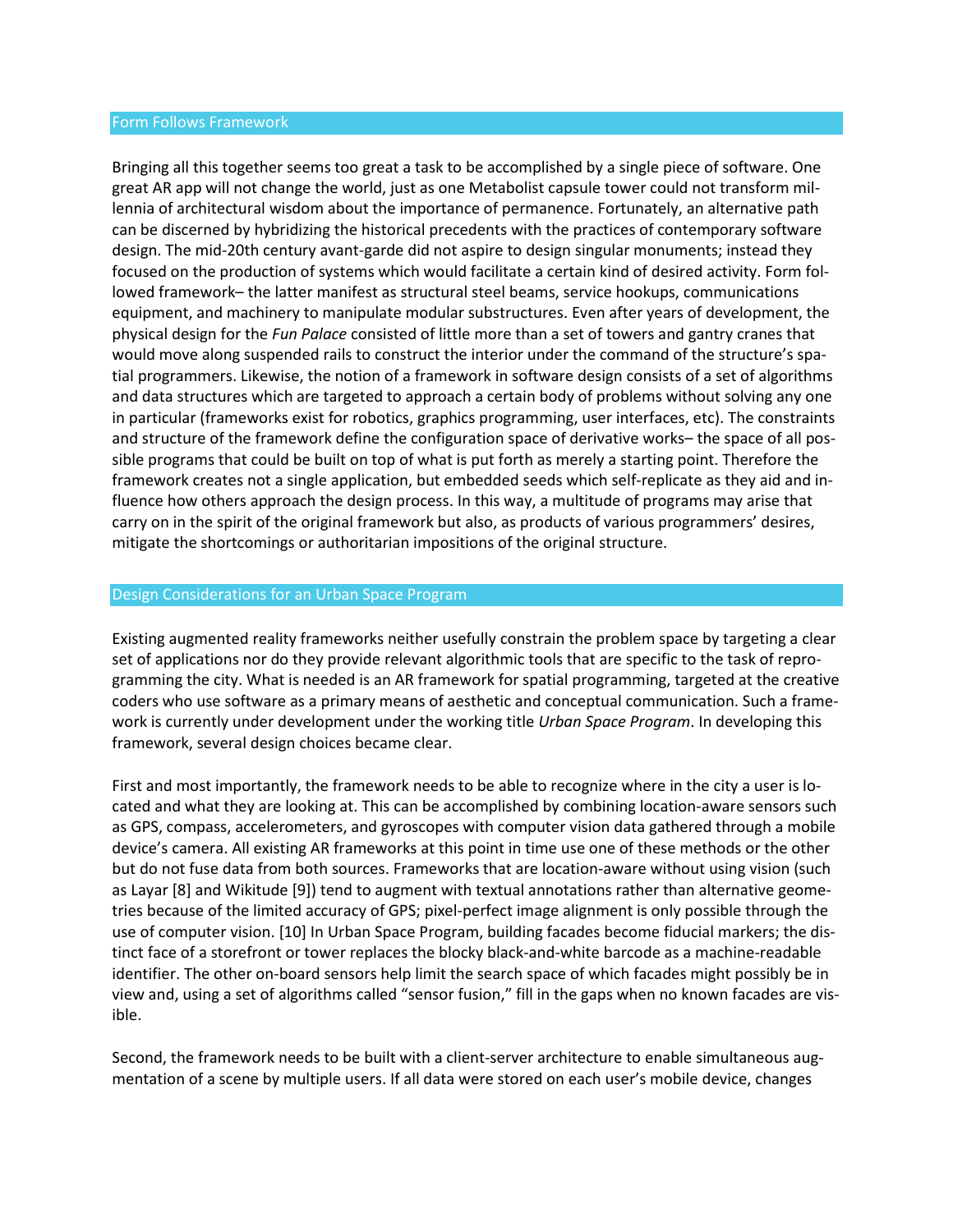made by one user would not immediately be available to another user in the same area– this would create a fundamentally single-player experience that runs contrary both to the social act of building promoted by the historical avant-garde and the multiplayer nature of successful contemporary video games. Thus, storage and processing of augmented data and recognizable facades happens on a server and is streamed to the users' devices as they enter a new area and reprogram the space. Rather than centralizing this on one server, the software tools are openly available for installation on any number of servers from which the mobile device can choose to connect to, allowing parallel systems to operate in the same locale.

Third, the database of facades should be built in part with user content. This is suggested as a critique of the historical architectural projects; while designed *for* radical user participation, they were not designed *with* users. In each case the architects unilaterally chose the sites and situations in which activity would take place. In the case of AR, it is easy to imagine that if only the system designer can define which buildings are recognized (and thus which can be easily augmented), this encourages applications of the framework which perpetuate traditional power structures. Recognition of a fixed set of popular landmarks, buildings concentrated in hip districts, or storefronts of sponsoring companies correspond with notions of exploration-as-tourism, advertising, and brand recognition rather than opportunities to truly re-imagine and re-program how a city could be. The Urban Space Program framework includes user interface elements that simplify the process of capturing imagery from a mobile device, processing it for later recognition, and integrating user-captured facades into the database for later retrieval. Of course, the system designer could always choose to exclude these interfaces from their application, but their presence in the framework and presentation as end-user tools rather than developers' utilities suggests that they be included as a sort of meta-game that expands the frontiers of where a particular program can be used.

Finally, if this framework is to connect with a relevant audience of developers, it should tie into existing tools that creative coders are familiar with. Urban Space Program fulfills the role of figuring out where to draw an augmented overlay, but not how or what to draw on top of the live video feed. This latter task is handled by a rendering engine. Conveniently, the creative code community is in many ways defined by the rendering engines it collectively tends to use. Community websites like CreativeApplications.net tag projects according to the rendering framework they use, similar to the way traditional artwork is categorized by material. Tools like Processing, [11] OpenFrameworks, [12] and Cinder [13] are common choices for a growing number of artists and designers. Whereas many rendering engines are set up to produce mainstream video game graphics, the tools for creative coders encourage interactive generative design and abstract visualization of data. Very different results are obtained when images are programmed rather than modeled. Integrating Urban Space Program with these other frameworks will hopefully lead to fresh perspectives on how our cities might function and change beyond the well established modes of representing spaces in photorealistic 3D.

### Future Spaces

The Urban Space Program framework represents just one possible way to explore the programmability of space. Augmented reality clearly captures the notion that the image of a place could be altered, though it does little to immediately effect the tangible components of a place. Questions of materiality require other means of investigation. As a software-based media, AR inherently engages with processes and algorithms as a method of producing images, though actually reprogramming the dynamics of an urban environment may call for other interventions. An application that is at its core algorithmic could